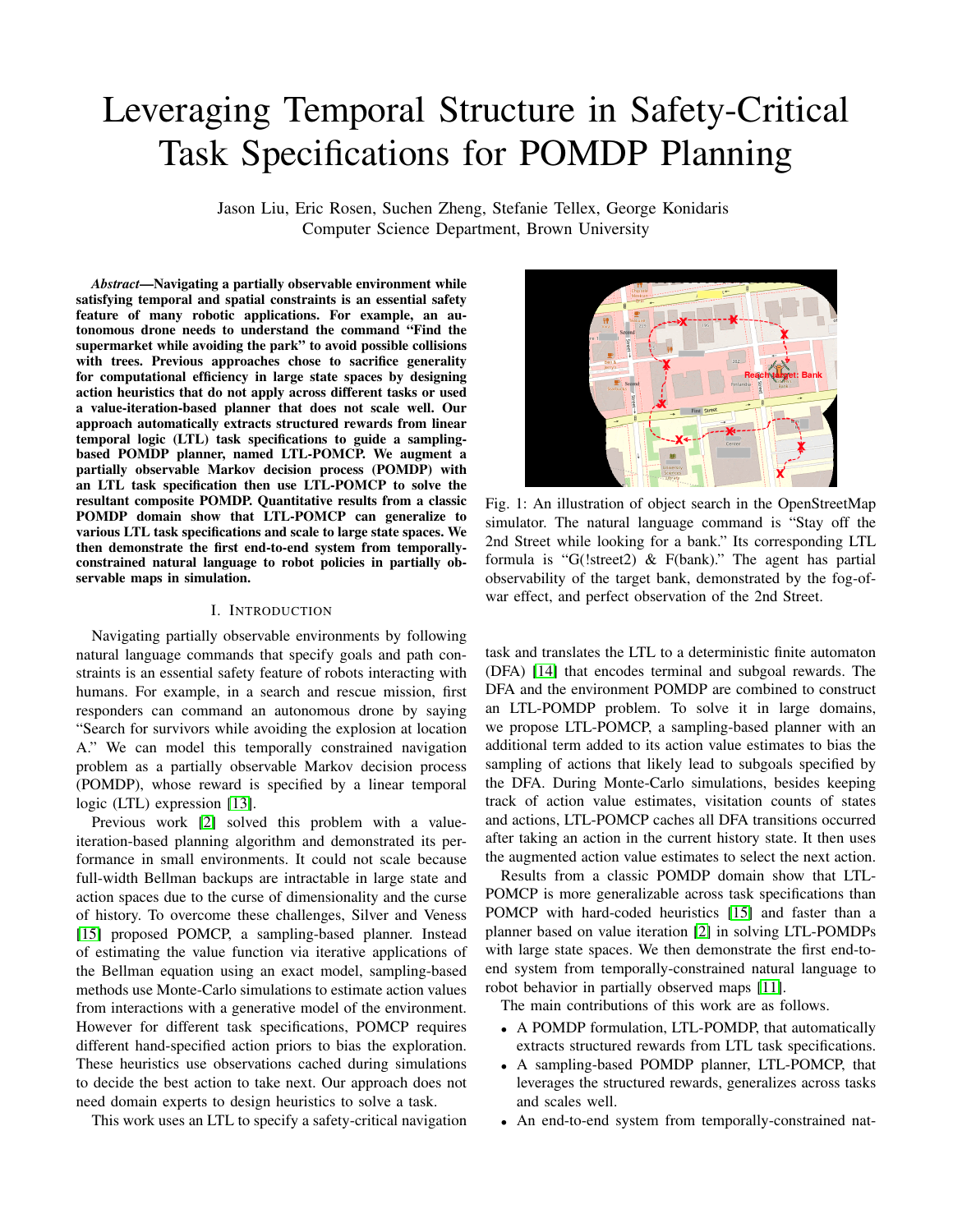

Fig. 2: **End-to-End System for PO-OSM.** Natural language is translated to an LTL then a DFA. The DFA and the environment POMDP are composed to construct an LTL-POMDP, which is solved by the LTL-POMCP online to produce a policy.

ural language to robot behavior in partially observed OpenStreetMap (PO-OSM) domain.

## II. RELATED WORK AND BACKGROUND

A large body of research has investigated the usage of LTL task specifications in fully observable domains. [\[7\]](#page-4-5)[\[9\]](#page-4-6)[\[10\]](#page-4-7)[\[1\]](#page-4-8)[\[12\]](#page-4-9) studied navigation in fully observed environments while enforcing temporal constraints. We consider a more challenging partially observable setting, where an agent must actively plan to gather information. [\[5\]](#page-4-10) proposed to learn LTL constraints from multi-step demonstrations to facilitate robotic manipulation in fully observed domains. [\[16\]](#page-4-11) required domain experts to define reward machines that specifies goals and temporal constraints. A reward machine is a fully observable version of LTL-POMDP.

Bouton et al. [\[2\]](#page-4-1) solved the same LTL-POMDP problem with a value-iteration-based planner for small environments. [\[3\]](#page-4-12) requires perfect local perception to partition the environment into known and unknown areas and does not maintain a probability distribution over states in the unknown area, thus the planning is only done in a fully observable area to solve an LTL task. Silver and Veness [\[15\]](#page-4-2) solved large POMDPs with a sampling-based planner and heuristics defined for specific tasks. Our approach extracts subgoal rewards from LTLs to guide the action selection of a sampling-based POMDP planner. This work can be generalize to solve any LTL-POMDP problem with a generative model of the environment and noisy sensors.

Linear Temporal Logic (LTL): We use LTLs [\[13\]](#page-4-0) to specify tasks because they can represent both goals and temporal constraints.

LTL has the following syntax:

$$
\phi := \sigma \mid \neg \phi \mid \phi \land \psi \mid \phi \lor \psi \mid X\phi \mid F\phi \mid G\phi \mid \phi U\psi, \quad (1)
$$

where  $\phi$  and  $\psi$  are LTL formulas;  $\sigma \in \Sigma$  is an atomic proposition.  $\neg, \wedge, \vee$  are logic connectives negation, conjunction and disjunction. LTL extends propositional logic with temporal operators,  $X$  (next),  $F$  (finally),  $G$  (globally or always) and  $U$  (until), applying to future time steps. We evaluate the satisfaction of an LTL formula on an infinite sequence  $w = w_0 w_1 \dots$ , where  $w_i \in 2^{\Sigma}$ .  $X\phi$  is satisfied by w at step i if  $\phi$  is satisfied at the next step  $i+1$ .  $F\phi$  is true at step *i* if  $\phi$  holds true at some future time  $j \geq i$ .  $G\phi$  holds if  $\phi$ is true for the entire sequence.  $\phi U \psi$  is satisfied if  $\phi$  holds true at least until  $\psi$  becomes true, which must happen at the current or a future time. Table [I](#page-2-0) shows examples of LTL formulas in the PO-OSM domain. For example, to satisfy "G(street1)  $\&$ F(bank)," a robot needs to stay on the 1st Street while looking for a bank.

Deterministic Finite Automaton (DFA): We use the Spot library [\[6\]](#page-4-13) to translate an LTL formula to an equivalent DFA [\[4\]](#page-4-14). A DFA is a 5-tuple D =  $(Q, \Sigma, \delta, q_0, F)$ , where Q is a finite set of states;  $\Sigma$  is a finite set of atomic propositions;  $\delta: \mathcal{Q} \times 2^{\Sigma} \to \mathcal{Q}$  is a deterministic transition function;  $q_0 \in$ Q is the initial state;  $\mathcal{F} = \mathcal{F}_{\text{success}} + \mathcal{F}_{\text{fail}} \subseteq \mathcal{Q}$  is a set of success and failure terminal states. A run on a finite sequence  $w = w_0 w_1 \dots w_n$  with  $w_i \in 2^{\Sigma}$  produces a sequence of states  $q_0q_1 \ldots q_n$  with  $q_t \in \mathcal{Q}$ , where  $q_0$  is the initial state,  $q_n \in \mathcal{F}$ is a final state and  $q_{t+1} = \delta(q_t, w_t)$ . Table [I](#page-2-0) shows some examples of LTL formulas and their corresponding DFAs.

Environment POMDP: We model the environment as a Partially Observable Markov Decision Process (POMDP). A POMDP is defined by a 7-tuple  $(S, A, O, T, O, R, \gamma)$ . The dynamics  $T(s, a, s') = P(s'|s, a)$  and  $R(s, a) = E[r|s, a]$ determine the distribution of the next state  $s' \in S$  and the immediate reward after taking action  $a \in \mathcal{A}$  in state  $s \in \mathcal{S}$ . In POMDP, states cannot be fully observed. Instead the agent receives an observation  $o \in \mathcal{O}$  based on an observation model  $O(a, s', o) = P(o|a, s')$ . A policy of a POMDP is define by  $\pi(h) = a$ , where h is a history of actions and observations. Any POMDP has at least one optimal policy  $\pi^*$  that maximizes  $V^{\pi}(h) = E_{\pi}[\sum^{\infty}]$  $\sum_{t} \gamma^{t-1} r_t |h]$ . A belief state is a probability distribution over possible states given the history,  $B(s, h) = P(s|h)$ , and it is Markovian. We define our environment POMDP to be generative such that given a transition  $(s, a, s')$ , we can sample from models  $T$ ,  $R$  and  $O$ to get the next state, an immediate reward and an observation. A belief state is represented by a set of particles.

### III. TECHNICAL APPROACH

This section provides technical details on how we augment an environment POMDP with a DFA to construct an LTL-POMDP. We will also describe LTL-POMCP, a samplingbased planner that leverages structured rewards provided by the DFA, generalizes across LTL tasks and scales well.

LTL-POMDP: We augment an environment POMDP with a DFA, so states of the resultant LTL-POMDP are Markovian and encoding progressions in the DFA. LTL-POMDP  $=$  $(S, L, A, \mathcal{O}, T, O, R, \gamma)$ , where  $S = S \times Q$  is a Cartesian product of environment POMDP and DFA state spaces; L :  $S \to 2^{\Sigma}$  is a labeling function that maps environment POMDP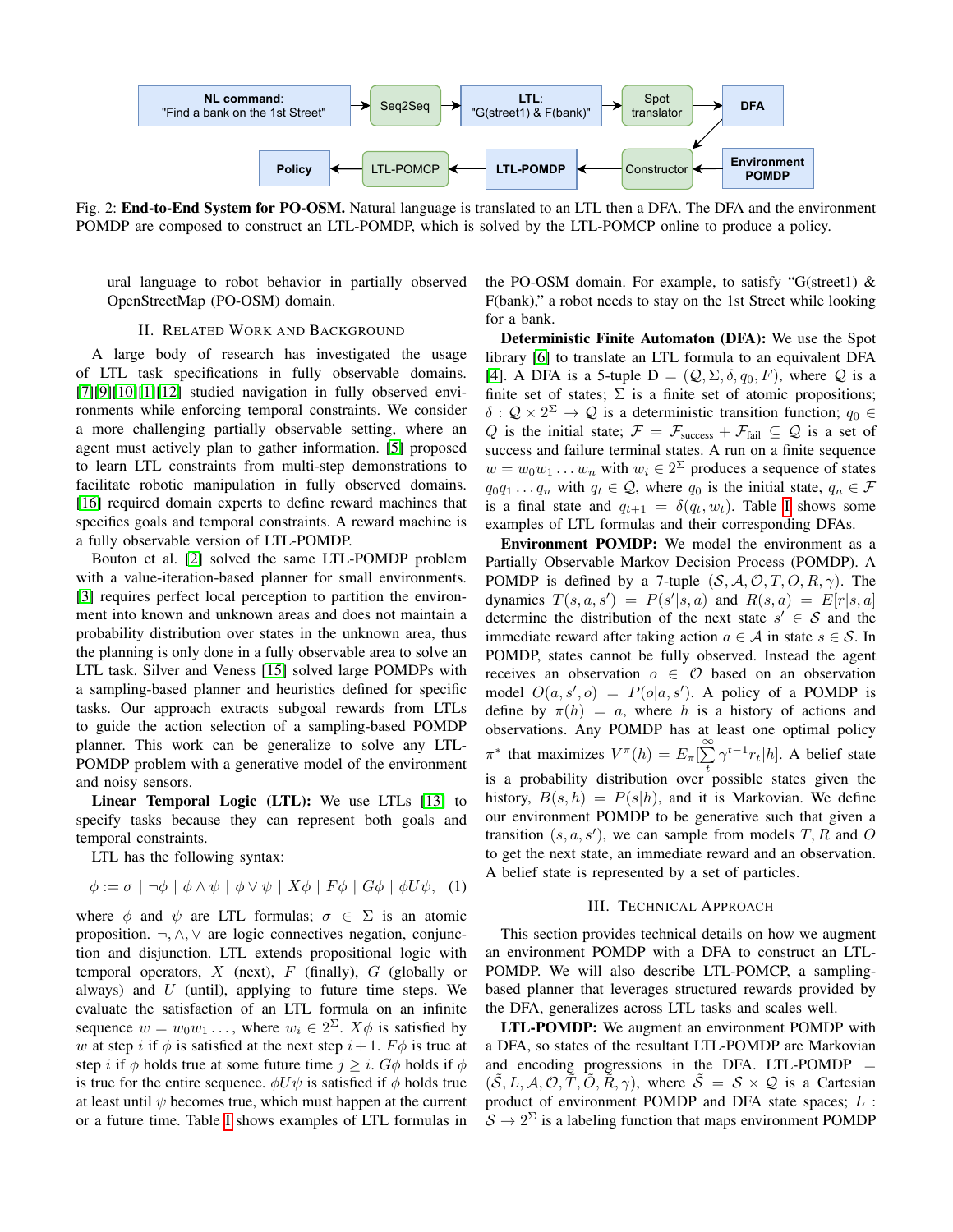TABLE I: Examples of LTL formulas and their corresponding DFAs.

<span id="page-2-0"></span>

states to atomic propositions.

The transition probability of entering LTL-POMDP state  $\tilde{s}' = (s', q')$  after taking action a from state  $\tilde{s} = (s, q)$  is

$$
\tilde{T}(\tilde{s}, a, \tilde{s}') = \begin{cases} T(s, a, s'), & \text{if } q' = \delta(q, L(s')) \\ 0, & \text{otherwise} \end{cases}
$$
 (2)

As shown in the Table [I,](#page-2-0) an example LTL-POMDP transition can be that an agent takes an action in the environment to reach a bank while avoiding the 2nd Street, which induces the DFA transition from  $q = 1$  to the goal  $q = 0$ .

The observation model of LTL-POMDP is

$$
\tilde{O}(\tilde{s}, a, \tilde{s}') = O(s, a, s').
$$
\n(3)

The structured reward function is specified by the LTL progression

$$
\tilde{R}(\tilde{s}, a, \tilde{s}') = \begin{cases}\nr_{\text{goal}}, & \text{if } q' \in \mathcal{F}_{\text{success}} \\
r_{\text{fail}}, & \text{if } q' \in \mathcal{F}_{\text{fail}} \\
r_{\text{subgoal}}, & \text{if } q' \in \mathcal{Q} - \mathcal{F} \wedge q' \neq q \\
r, & \text{otherwise}\n\end{cases}
$$
\n(4)

where  $r_{\text{goal}} \gg 0$ ,  $r_{\text{fail}} \ll 0$ ,  $r_{\text{subgoal}} > 0$  and  $r < 0$ .

LTL-POMCP: LTL-POMDPs model POMDP planning problems with temporally constrained task specifications. We introduce LTL-POMCP, a sampling-based planner that can solve LTL-POMDP problems in large environments.

We adopt the POMCP algorithm [\[15\]](#page-4-2) with two modifications. In addition to the estimated Q-values  $Q(ha)$ , visitation counts  $N(h)$  and  $N(ha)$ , LTL-POMCP caches the frequencies of the DFA transitions occurred after taking action  $a$  in the current history state  $h$  during the Monte-Carlo simulation. We then augment the Q-value estimates with an additional third term as follows,

<span id="page-2-1"></span>
$$
Q(ha) = \hat{Q}(ha) + \alpha \sqrt{\frac{\log N(h)}{N(ha)}} + \beta \sqrt{\frac{\log N(e_a)}{N(ha)}}, \quad (5)
$$

where  $e_a$  represents a DFA transition towards a final goal state in the future trajectory after taking the action  $a$  from the current history state h;  $\alpha$  and  $\beta$  are coefficients. The LTL-POMCP algorithm leverages high-level subgoals encoded in the DFA and automatically favors the transitions leading to the DFA goal state without explicitly constructing preferred action sets for rollout as in [\[15\]](#page-4-2). Equation [5](#page-2-1) balances exploring less taken actions and exploiting actions that have led to a DFA transitions and high rewards. The third term in Equation

[5](#page-2-1) diminishes to 0 asymptotically because logarithm grows slower than linear, and  $N(e) \le N(ha)$ .

Translating Natural Language to LTL: The language model first uses a pretrained name entity recognizer (NER) by [\[8\]](#page-4-15) to replace all landmark names from a natural language command by place holders, then feeds the masked language into a sequence to sequence (Seq2Seq) model with LSTM cells, and finally substitute the landmark names in the output LTL expression. With the help of NER, the Seq2Seq model only needs to memorize LTL templates, not landmark names. Because NER was pretrained on a very large dataset of landmark names, this language model can recognize places unseen in the training set. It takes 118 seconds, 443 data points and 10 epochs to train the Seq2Seq model to achieve 100% accuracy on the test set.

## IV. EXPERIMENTS

The aim of our experiments is to test the hypothesis that the LTL-POMCP planner is more general than POMCP used with hard-coded action heuristics [\[15\]](#page-4-2) and more scalable than valueiteration-based planners [\[2\]](#page-4-1) in the RockSample domain. We also show an end-to-end system from temporally-constrained language to navigation policy in partially observed maps.

**RockSample:** A RockSample problem  $RS(n, k)$  has k rocks randomly placed in an  $n \times n$  grid,  $k + 5$  actions (i.e. 4 move, 1 pick up and  $k$  sensing actions), 2 observations of rock types (i.e. good, bad) and deterministic transitions. The initial belief is uniformly distributed over rock types. Sensing accuracy decreases exponentially in the distance to a rock.

To compare generality, we measure the success rate and total reward of solving different tasks on the same RockSample domains using LTL-POMCP and Silver POMCP [\[15\]](#page-4-2). The first task requires the robot to pick up a good rock then go to exit area while avoiding bad rocks. The second task requires the robot to pick up a bad rock then exit while avoiding good rocks. We use LTL expressions, "G(! bad) & F(good & F(exit))" and "G(! good) & F(bad & F(exit))" representing both tasks respectively. As shown in Figure [3,](#page-3-0) because the action heuristics used by Silver POMCP are defined for the first task, it achieves higher success rate and more rewards. But for the second task, Silver POMCP performs even worse than basic POMCP without heuristics because the same action heuristics used to solve the first task direct the agent to pick up unfavorable rocks. LTL-POMCP can sovle both LTL tasks with comparable performance. This shows that LTL-POMCP is generalizable across different LTL task specifications.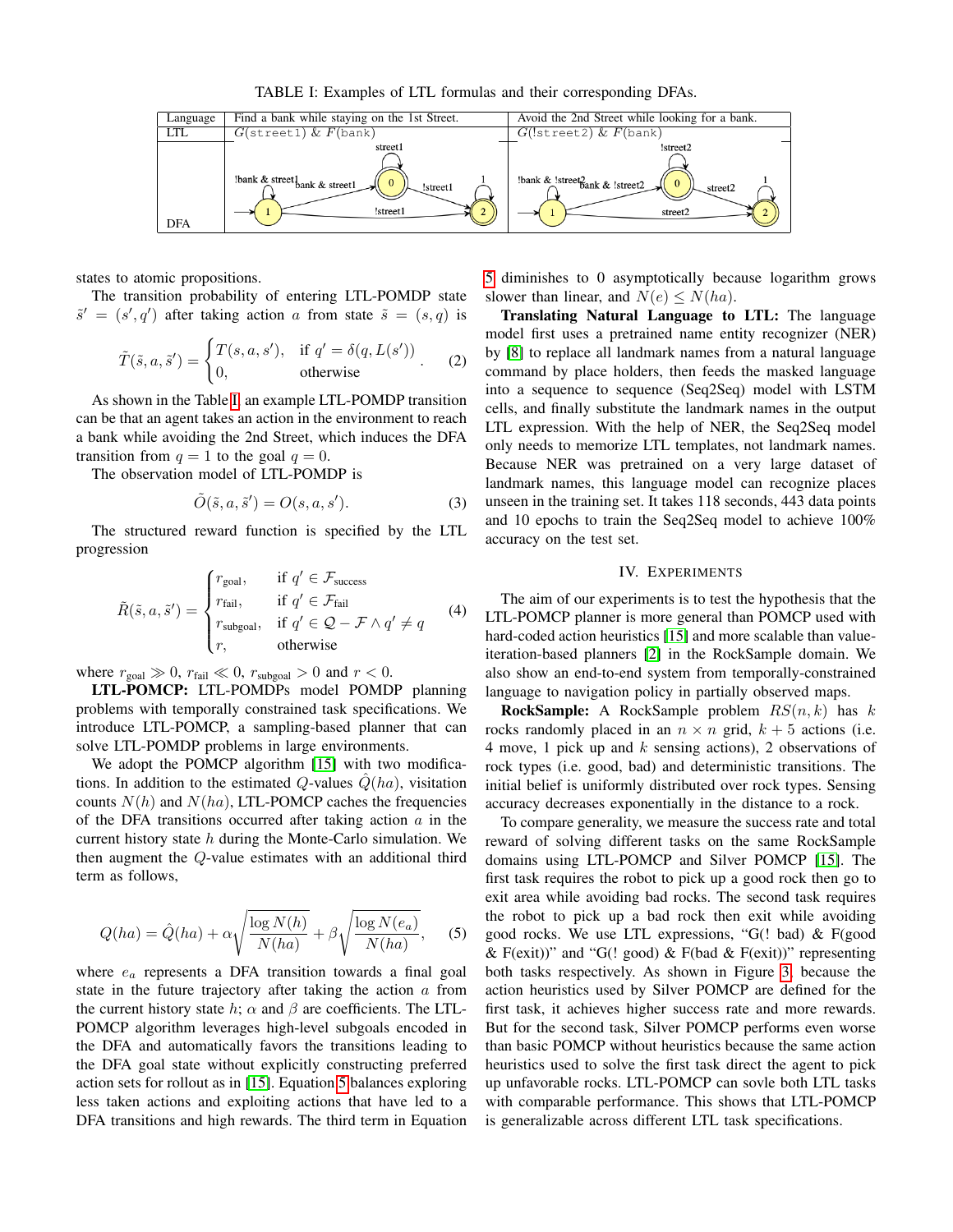<span id="page-3-0"></span>

Fig. 3: The top row plots are the success rate and reward vs. the number of simulations for the LTL G(!bad) & F(good & F(exit)). The bottom row plots are for G(!good) & F(bad & F(exit)). Each data point is average over 20 runs.

To compare scalability of LTL-POMCP and SARSOP used in [\[2\]](#page-4-1), we measure the planning time in large domain  $RS(11, 11)$ . An value-iteration-based-planner SARSOP provided with sparse LTL rewards [\[2\]](#page-4-1) cannot produce a policy within 96 hours. LTL-POMCP can solve the problems constantly within 2 hours, and its speed can be further improved by using a compiled language and parallelization.

Partially Observable OpenStreetMap (PO-OSM): In PO-OSM, the locations of major landmarks, e.g. streets, are known, and the locations of small landmarks, e.g. banks, are unknown. It mimics the real world scenarios where some landmarks, like a new construction site or disaster area, are not stored in a map database, and an autonomous agent needs to locate or avoid them by following natural language commands from humans. We map landmarks from the OpenStreetMap database to a  $20 \times 20$  grid. The state contains the agent's pose and target landmark locations. The initial belief is uniformly distributed over possible landmark locations. The agent can rotate in 4 cardinal directions and move forward. Every step, the agent receives a noisy observation of whether the target landmark is within its fan-shaped sensing range. We use a deterministic transition function and a non-deterministic observation model for computational reasons. They are also realistic assumptions of the drones because existing drones can reliably move around the environment but have less reliable sensors.

The end-to-end system from temporally-constrained natural language can consistently produce navigation policies to complete different tasks as shown in Table [II.](#page-3-1)

<span id="page-3-1"></span>TABLE II: Examples of LTL tasks that LTL-POMCP can solve and their corresponding natural language commands in PO-OSM.

| Language                                         | LTL                                   |
|--------------------------------------------------|---------------------------------------|
| Find a bank.                                     | $F$ (bank)                            |
| Find a store.                                    | $F(\text{store})$                     |
| Find a cafe.                                     | $F$ (cafe)                            |
| Stay on the 1st Street, and find a bank.         | $G(\text{st1})\&F(\text{bank})$       |
| Find a store while staying on the 2nd Street.    | $G(\text{st2})\&F(\text{store})$      |
| Stay on the 2nd Street while looking for a cafe. | $G(\text{st2})\&F(\text{safe})$       |
| Avoid the 2nd Street while looking for a bank.   | $G(!st2)$ & $F$ (bank)                |
| Find a store and avoid the 1st Street.           | $G(!st1)$ & $F(store)$                |
| Look for a cafe while avoiding the 1st Street.   | $\overline{G(!\text{st}1)\&F}$ (cafe) |
| Fly on the 1st Street until you find a bank.     | $st1U$ bank                           |
| Be on the 2nd Street until you find a store.     | st2Ustore                             |
| Stay on the 2nd Street until you find a cafe.    | $st2U$ cafe                           |
| Avoid the 2nd Street until you find a bank.      | $(!$ st2) $\mathcal{U}$ bank          |
| Avoid the 1st Street until you find a store.     | $(!st1)\mathcal{U}$ store             |
| Stay off the 1st Street until you find a cafe.   | $(!st1)U$ cafe                        |

## V. CONCLUSION

We introduced a generalizable planner that can solve LTL-POMDP problems in large environments and demonstrated an end-to-end system from temporally-constrained natural language to robot behavior in the partially observed Open-StreetMap domain.

The automatic extraction of structured rewards from LTLs and the planner are generic, and they are are not limited to solve only navigation tasks. One interesting future work is to apply LTL-POMCP to mobile manipulation tasks specified by LTL.